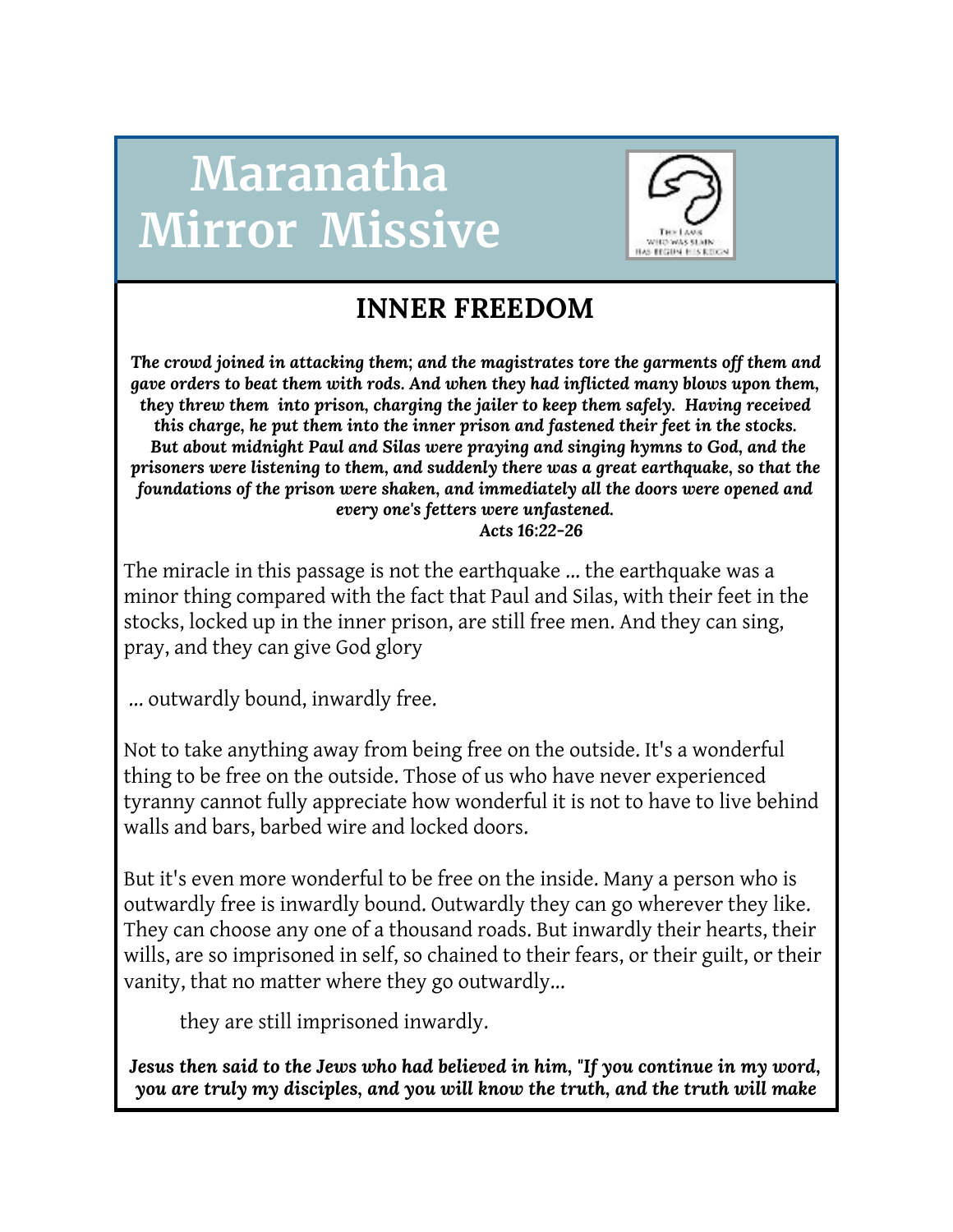*you free." They answered him, "We are descendants of Abraham, and have never been in bondage to any one. How is it that you say, 'You will be made free'?"*

*Jesus answered them, "Truly, truly, I say to you, everyone who commits sin is a slave to sin. The slave does not continue in the house for ever; the son continues forever. So if the Son makes you free, you will be free indeed....." John 8:31-36*

Jesus is talking about the inner slavery to sin that makes us prisoners, no matter how much scope we have in the external world.

And he's talking about an inner freedom from sin which makes us sons and daughters of the living God with direct access to heaven inwardly, no matter how limited our external world may be.

Outwardly Jesus lived a very limited life.

- On the Sabbath he was in the synagogue.
- On the high holy days he was in the temple.
- He was soaked in scripture.
- He spent time in prayer.
- He went about doing his work.

..... and that was it.

Jesus never traveled all over the Roman world as Paul did ... he hardly passed beyond the boundaries of Israel in his whole life time. Jesus wasn't as spectacular as John the Baptist ... his dress was ordinary and his life style was dull by comparison with John's.

But if we look closely...

we see Jesus doing things which reveal that he has inner freedom such as had never been seen before on this earth.

- This devout man eats with tax collectors and sinners ... an unheard of thing.

- He breaks the Sabbath by all known standards.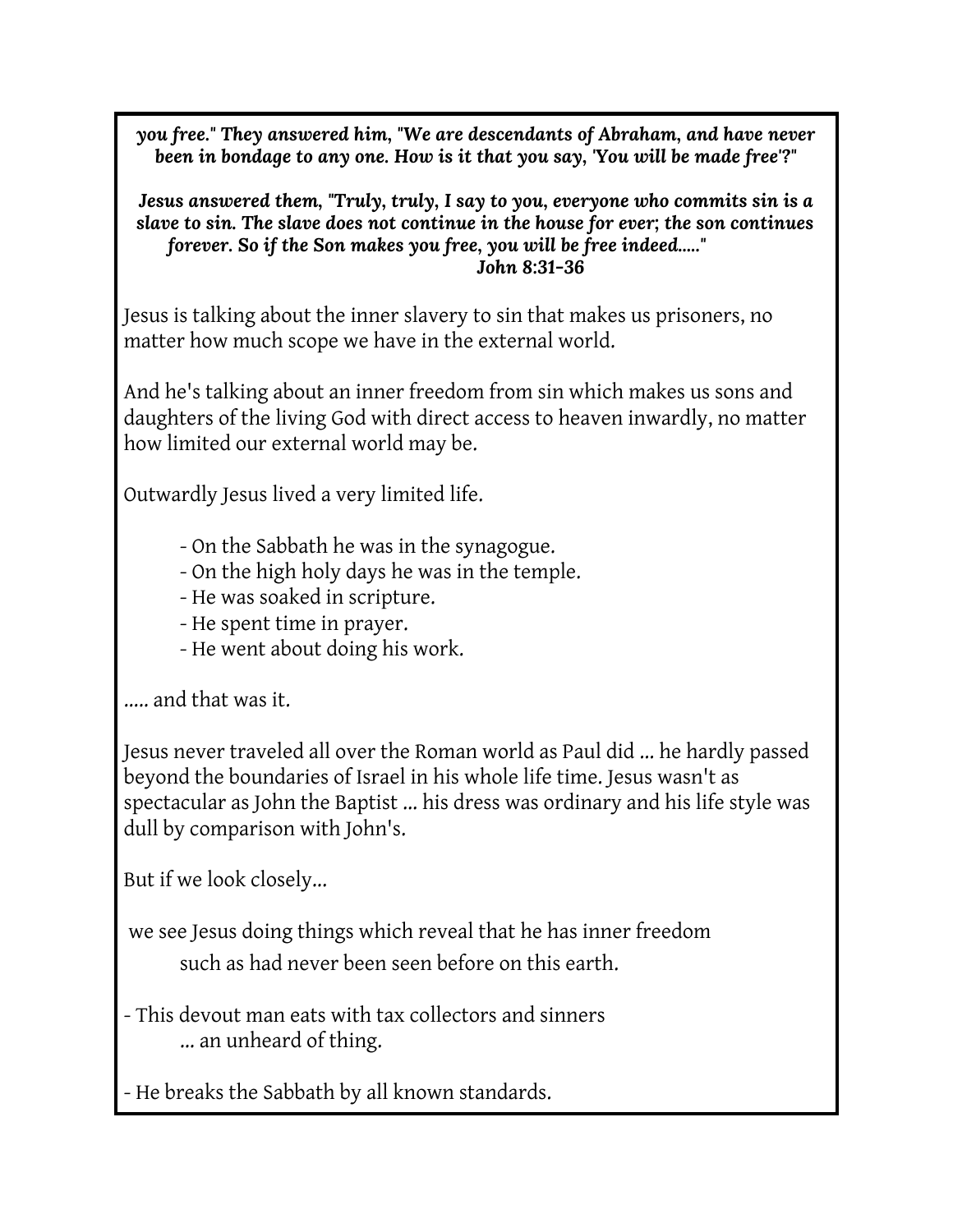- He touches lepers who are unclean and untouchable.

Jesus does what he chooses to do from an inner freedom, regardless of who's going to be upset, or what it will cost him in consequences.

By the power of this inner freedom Jesus starts setting others free from sin, from sickness, from demons, from death.

*"The Spirit of the Lord is upon me, because he has anointed me to preach good news to the poor. He has sent me to proclaim release to the captives and recovering of sight to the blind, to set at liberty those who are oppressed, to proclaim the acceptable year of the Lord." Luke 4:18*

**J**esus accomplished these things from the spring of inner freedom.

- Freely he chose to do his Father's will.

- Freely he redeemed the lost sheep of Israel and of the world.

- Freely he laid down his life for those sheep.

And the life which Jesus purchased for us by laying down his life ...

the life he gives to us by sending the Holy Spirit upon us ...

what other word can describe it but freedom? ... **inner freedom.**

*Since we have such a hope, we are very bold, not like Moses, who put a veil over his face so that the Israelites might not see the end of the fading splendor. But their minds were hardened; for to this day, when they read the old covenant, that same veil remains unlifted, because only through Christ is it taken away. Yes, to this day whenever Moses is read a veil lies over their minds; but when a man turns to the Lord the veil is removed. Now the Lord is the Spirit, and where the Spirit of the Lord is, there is freedom. And we all, with unveiled face, beholding the glory of the Lord, are being changed into his likeness from one degree of glory to another; for this comes from the Lord who is the Spirit.*

*II Corinthians 3:12-18*

The veil over the mind is an inward thing ... an inner blindness to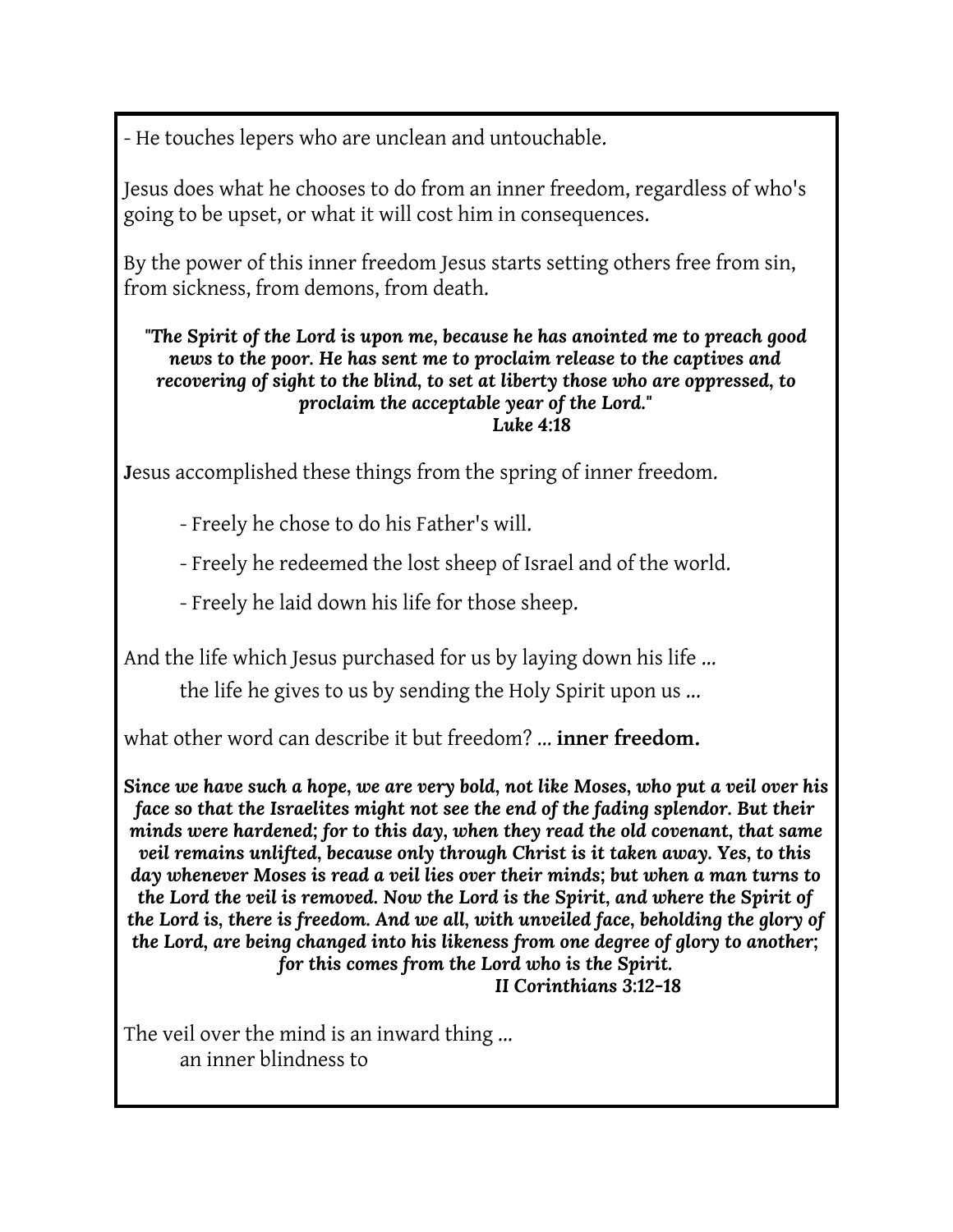the presence

the reality

the splendor of God

And as long as that veil hangs over our minds we are in bondage to sin and self. And the removal of the veil is an inward thing …

inwardly the veil is removed, inwardly we taste divine freedom**.**

#### *...as with unveiled face we behold the glory of the Lord and are changed into his likeness from one degree of glory to another.*

But this inner freedom, which comes to us through the blood of the Lamb and the indwelling gift of the Holy Spirit, is always in jeopardy. As long as we are in this body of flesh and blood there are forces at work which would take it from us and bring us back into bondage.

And the greatest enemy of this inner freedom is not the pagan world out there, but the religious world with it's a spirit of religious intimidation.

Here's a man who's been walking around with a troubled conscience for years. Then one day on his lunch hour one of his friends leads him to the Lord. It's like fifty tons are lifted from his heart.

For the first time in his life he's a free man.

He goes home after work kisses his wife and hugs his children. And for about three months the man's a dream to live with.

But, as time passes his brothers and sisters begin to convey to this man the do's and don'ts of being a "Christian." Now on top of his wonderful fellowship with Jesus is laid a system of taboos. Separation from the world is defined in terms of external things ... a certain kind of music is good and another kind of music is bad. Commitment to the Lord now means,

- so many meetings per week,
- so much time in scriptures,
- so many hours in prayer,
- getting out there and ministering to others.

Good helpful practical disciplines, *if they come from the heart.*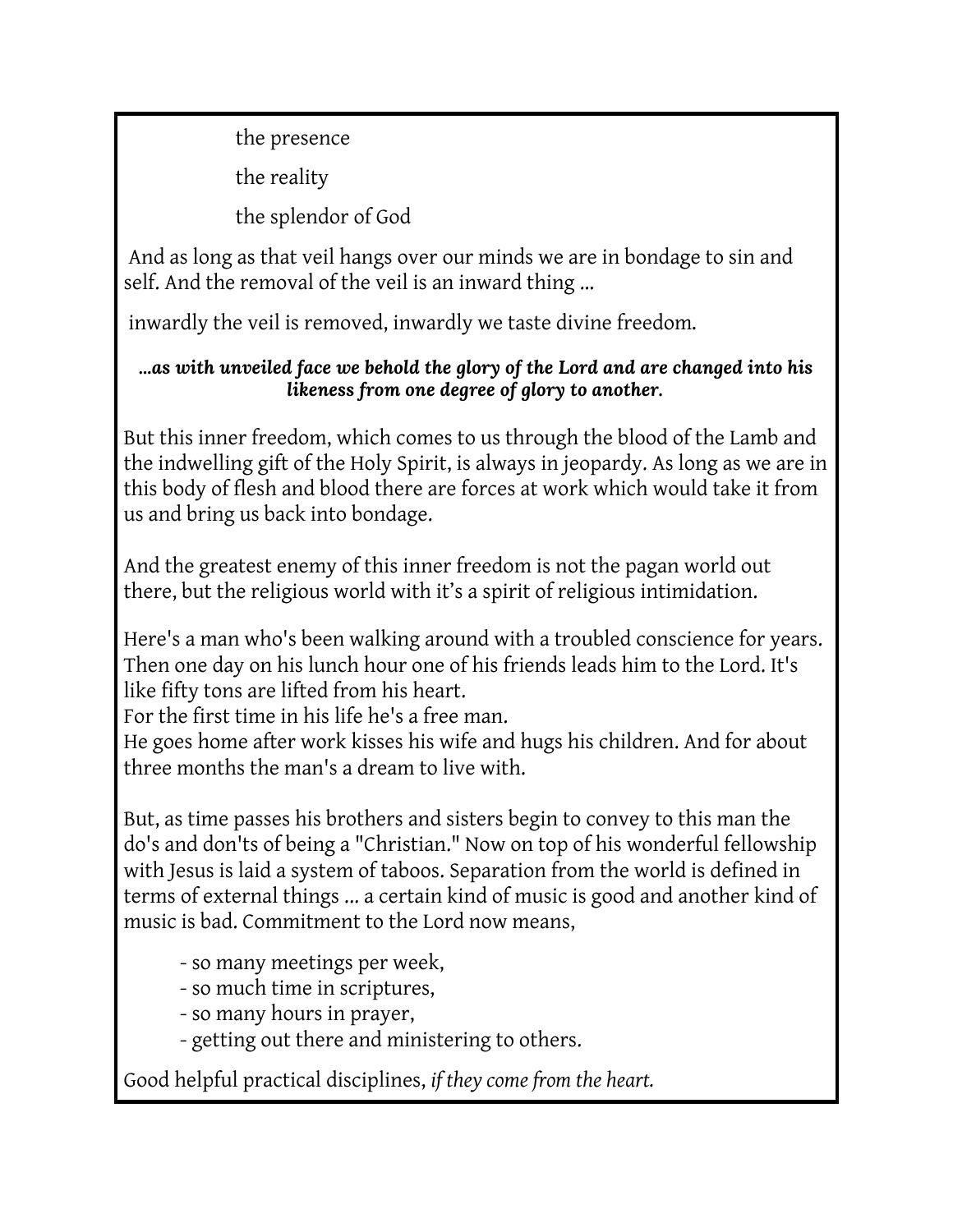But if they are **imposed** from outside *they can be death.*

So the man begins to bog down under the weight of all the rules. Once again he staggers under a troubled conscience ... drained by the tension between trying to satisfy the demands of his new Christian life and trying to meet the needs of his wife and children which seem to him to be something separate and apart. He rarely smiles at home any more. He can't seem to relax and be a friend to his children, "when there's a world out there to be evangelized."

One night after the kids are in bed his wife says to him, "You know, you were five times easier to live with before you became a Christian than you are now."

And instead of listening to the cry of her heart, the man interprets it as persecution.

"Just as the Lord said, 'A man's enemies will be those of his own house.'"

That woman isn't persecuting him, she's trying to tell her husband that the freedom he had when he first became a believer is gone. Now his heart is more rigid and tight and hard than ever.

How can we keep this from happening to us?

- If we stand fast in the inner freedom Christ has given us,

- If we keep our eyes on him inwardly,

- If we continue allowing him to rule and guide us inwardly by his word

*… then we will be spared the bondage of religious legalism.*

*Jesus then said to the Jews who had believed in him, "If you continue in my word, you are truly my disciples, and you will know the truth, and the truth will make you free." They answered him, "We are descendants of Abraham, and have never been in bondage to any one.*

*How is it that you say, 'You will be made free'?" Jesus answered them, "Truly, truly, I say to you, everyone who commits sin is a slave to sin. The slave does not continue in the house for ever; the son continues for ever. So if the Son makes you free, you will be free indeed..." John 8:31-36*

And to be free indeed is to be free within. As we behold him with unveiled face and continue in his word the Son makes us and keeps us free within.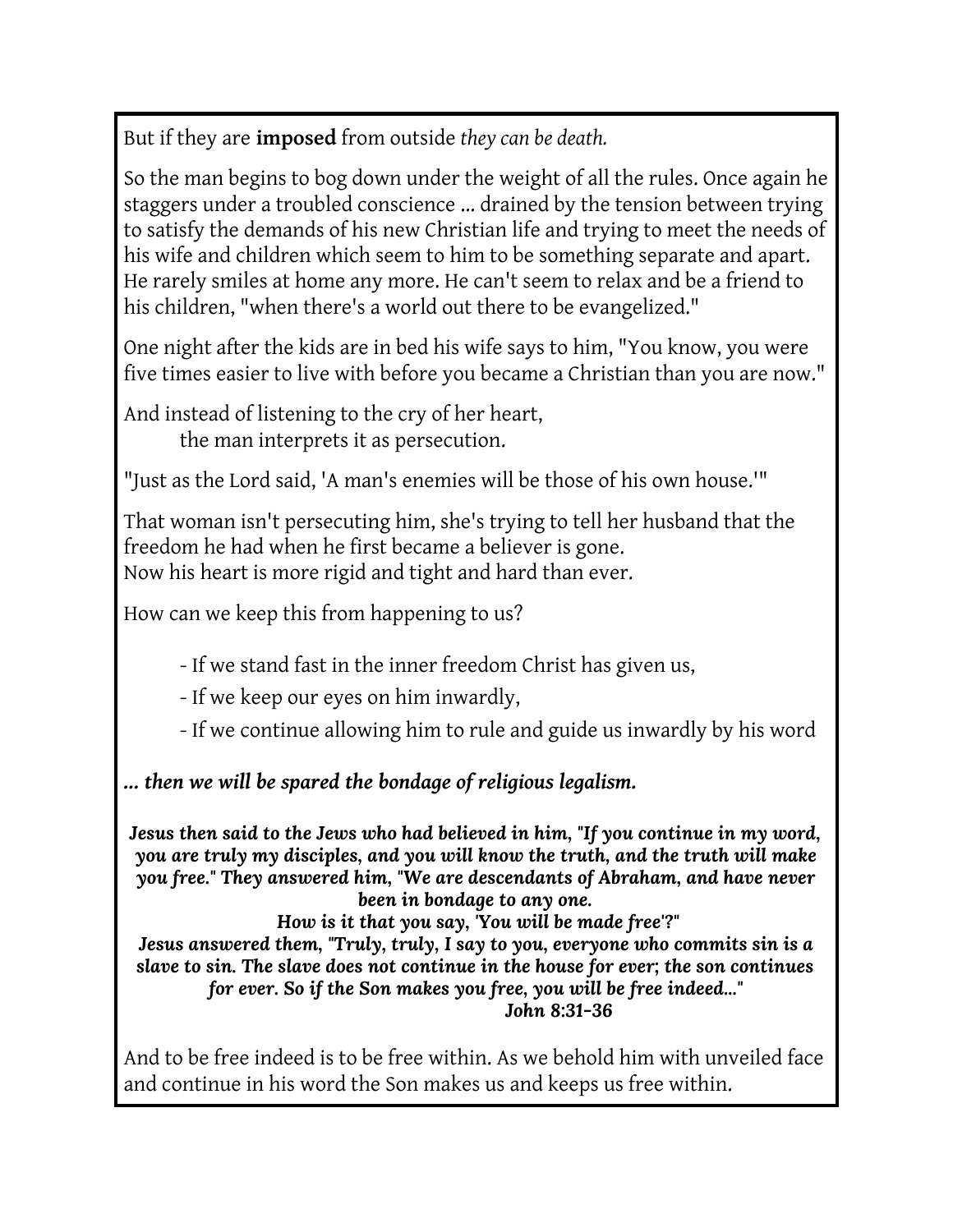## **1. We need to let Jesus** *keep* **freeing us inwardly from guilt.**

If we keep open to him inwardly Jesus comes into the sanctuary of our inmost heart as High Priest after the order of Melchizedek and sprinkles the mercy seat with his own blood.

Our guilt comes out and mingles with his blood and dissipates.

- It's atoned for.

- It's gone. --We're free!

Who but the Lord himself can keep our hearts clean?

#### **2. We need to let Jesus** *keep* **setting us free inwardly from our predisposition to sin.**

He gives us the Holy Spirit to dwell within.

And when the Spirit dwells within, he is not passive, but like a mighty rushing wind he tears apart those chains which once held us prisoner to sin.

Before it was, …

*the good that I would I do not, and the evil that I would not that I do.*

But now,

*For the law of the Spirit of life in Christ Jesus*

*has set me free from the law of sin and death. For God has done what the law, weakened by the flesh, could not do; sending his own Son in the likeness of sinful flesh and for sin, he condemned sin in the flesh, in order that the just requirement of the law might be fulfilled in us, who walk not according to the flesh, but according to the Spirit.*

*For those who live according to the flesh set their minds on the things of the flesh, but those who live according to the Spirit set their minds on the things of the Spirit. To set the mind on the flesh is death, but to set the mind on the Spirit is life and peace. Romans 8:2-6*

Now we are inwardly free to set the mind on the Spirit.

- We can live by the Spirit,

- We can be led by the Spirit.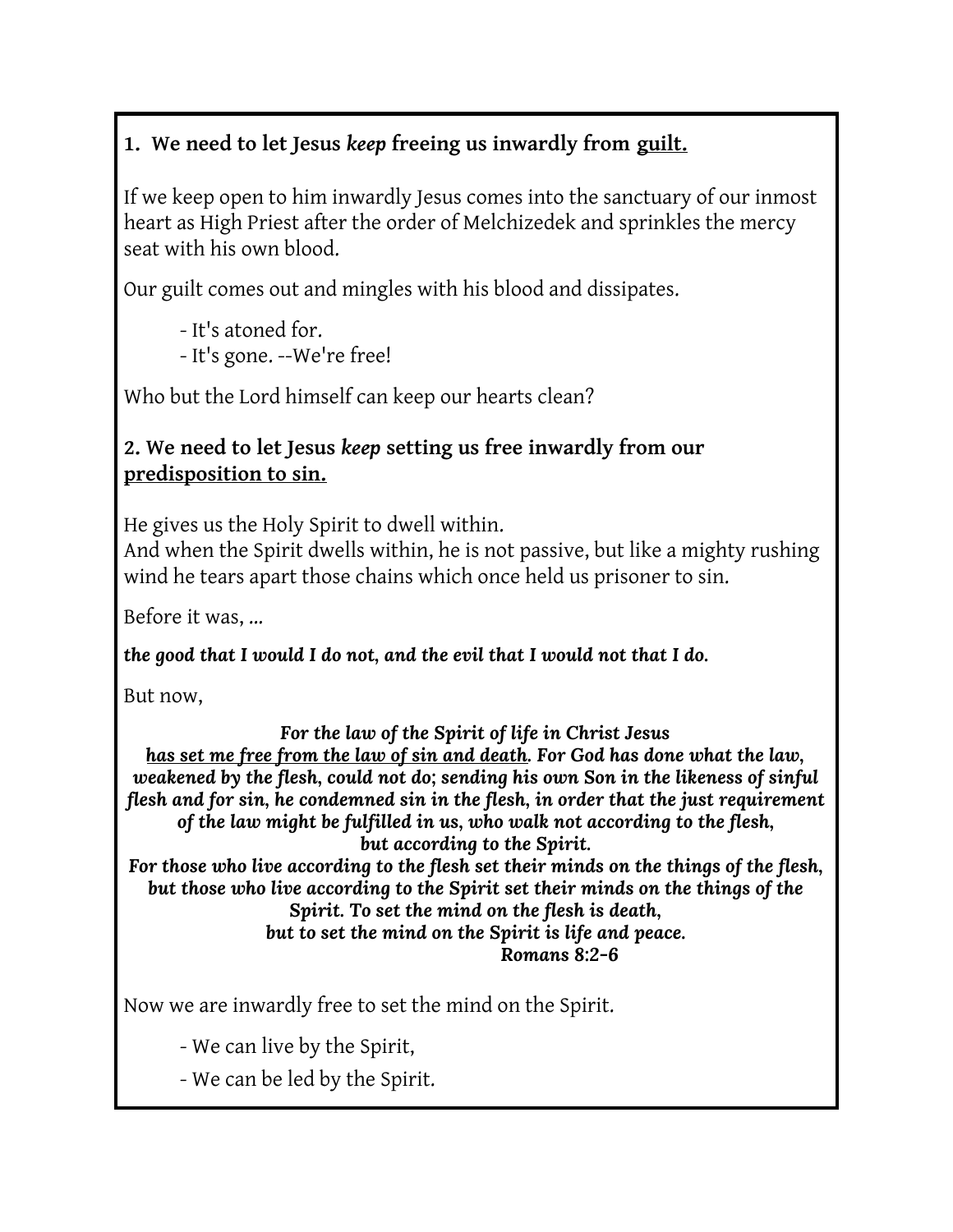And where the Spirit is there is *freedom to do God's will of mercy.*

**3. We need to let Jesus** *keep* **setting us free inwardly from the works of religious flesh.**

*"God I thank thee that I am not as other men are, extortioners, unjust, adulterous, or even as this tax collector. I fast twice a week. I give tithes of all that I get."*

Nothing. wrong with fasting or tithing if it comes from the heart. But when our acts of piety and self restraint are only an external shell with nothing inside, they are works of religious flesh. Jesus comes to us and says,

#### *"Do you love me?"*

"Then do it for me.

Not for appearance.

Not to impress or appease anybody ... just for me"

### **Feed my sheep**

#### **Tend my lambs**

Give for alms such things as are within and behold all things are clean for you and you'll be free from legalism.

#### **4. We need to let Jesus** *keep* **setting us free inwardly from the bondage of circumstances.**

Paul and Silas were in prison.

- Their feet were in the stocks.
- Their bones hurt and their muscled ached.
- The blood was caking on their backs from the lash wounds,

*but* they could *still* sing and pray and give God glory.

When we realize that we've been crucified with Christ it's no longer we who live but Christ who lives in us, the life we live in the flesh we live by the faith of the Son of God who loved us and gave himself for us.

Then we can sing and pray and give God glory in the worst of circumstances.